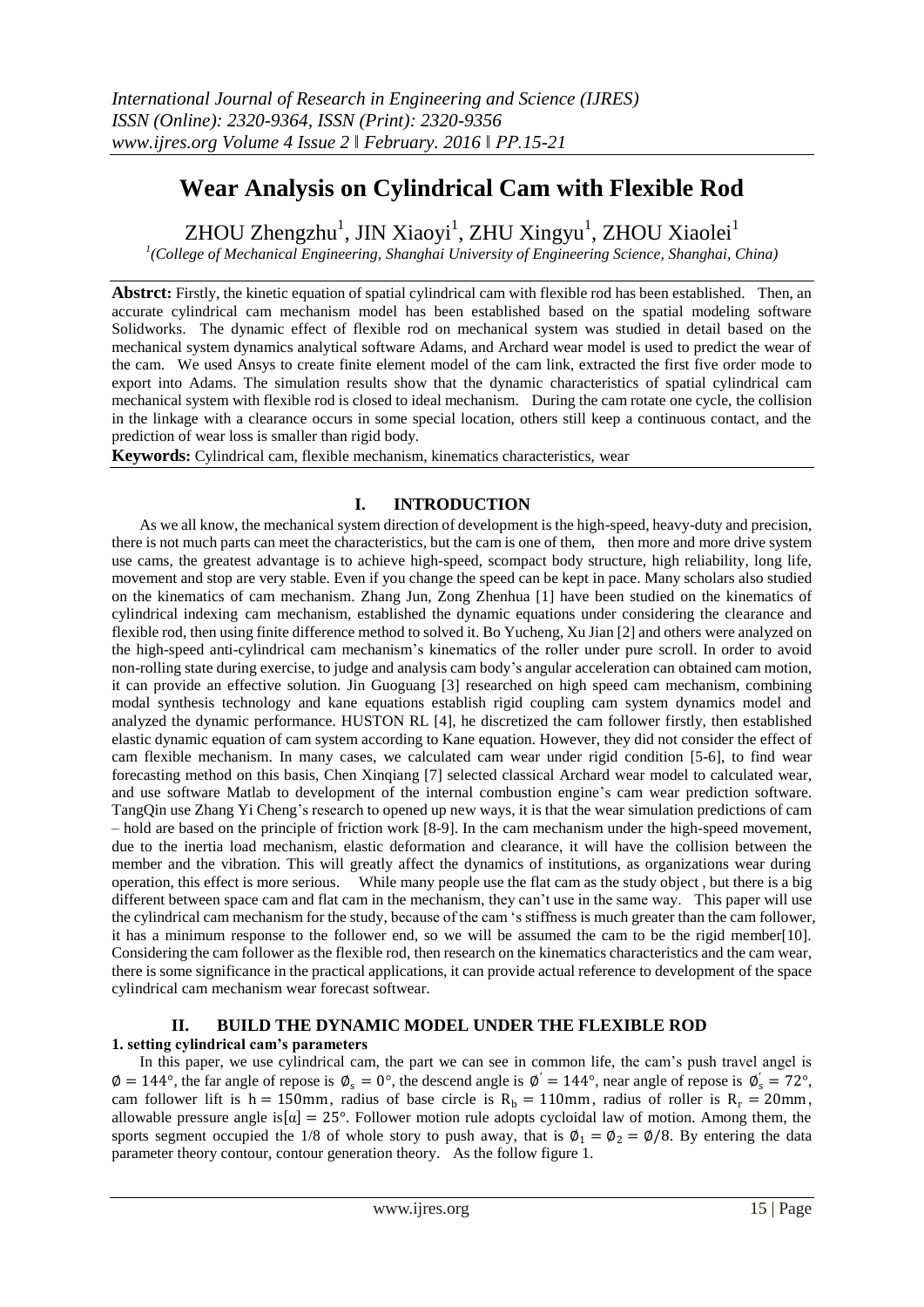

Fig. 1 Three-dimensional model of cylindrical cam

#### **2.The establishment of dynamics model**

Under the condition of in spatial CAM high-speed operation and has a certain stiffness, namely, as shown in figure 1 of the cylindrical transmission. Considering the shaft torsional deformation affect the movement characteristics of the system. Therefore, this paper argues that the shaft of the flexible shaft. In spatial cylindrical CAM mechanism dynamics model is established, the assumption of the motor output must be, ignore the influence bending deformation of shaft, the axial deformation and drive motor characteristic factors on the system. Through the above hypothesis, the dynamic model are shown in figure 2 below. By lagrange theorem available type (1).

$$
\begin{cases}\n\overrightarrow{n}S + k_1S + c_1\dot{S} = F \\
I_1\ddot{\varphi}_1 + c_3\dot{\varphi}_1 + M_r + k_2(\varphi_1 - \varphi_2) + c_2(\dot{\varphi}_1 - \dot{\varphi}_2) = 0 \\
I_2\ddot{\varphi}_2 + k_2(\varphi_2 - \varphi_1) + c_2(\dot{\varphi}_2 - \dot{\varphi}_1) = \frac{P_0}{\varphi_2}\n\end{cases}
$$
\n(1)

where: s—actual displacement of the cylindrical CAM follower

 $\varphi_1$ ,  $\varphi_2$ —the actual angular displacement CAM body and gear reducer(rad)

m—the quality of the follower connecting rod(kg)

 $J_1$ ,  $J_2$ —the equivalent moment of inertia of the CAM and reducer (kg·m2)

 $k_1$ ,  $k_2$ —the torsional rigidity of CAM shaft, gear reducer shaft (N·m·rad-1)

 $c_1$ ,  $c_3$ ,  $c_2$ —the damping coefficient between follower and CAM, CAM and gear reducer. (N·m·s·rad-1)

P<sub>0</sub>—the output power of gear reducer  $(N·m·s-1)$ 

F—the driving force of the follower $(N)$ 

 $M_r$ —the impedance of CAM body (N·m)



eFig. 2 Dynamic model figure

#### **3. The determination of contact collision force model**

Defined in the Adams simulation process of the collision force method has two kinds, one kind is compensation method, other is a shock function method. Because of the former parameters is difficult to accurately set. Therefore, this article choose the latter define collision force, contact force model is determined by IMPACT function. In the process of calculation, when the depth of the collision of the contact model not to 0, namely  $\sigma > 0$ , activation function times, it found that the contact force by the rigid contact force and viscous drag in two parts. Its expression is as follows (2)

$$
F_n = \begin{cases} k\sigma^n + \text{step}(\sigma, 0, 0, d_{\text{max}}, c_{\text{max}}) \dot{\sigma} \quad \sigma > 0\\ 0 & \sigma \le 0 \end{cases}
$$
 (2)

where k is contact stiffness coefficient, depending on the nature of the contact materials and contact objects radius of curvature. k is obtained by the following formula (3)

$$
k = \frac{4}{3(\sigma_i + \sigma_j)} \left[ \frac{R_i R_j}{R_i + R_j} \right]^{1/2}
$$
  
where  $\sigma_i = \frac{(1 - v_i^2)}{E_i}, \sigma_j = \frac{(1 - v_j^2)}{E_j},$  (3)

 $R_i$ ,  $R_j$  are the radius of the two contact bodies, V is for two contact material poisson's ratio, E is the modulus of elasticity of two materials, N said deformation characteristics of index, steel 1.5. In the Adams simulation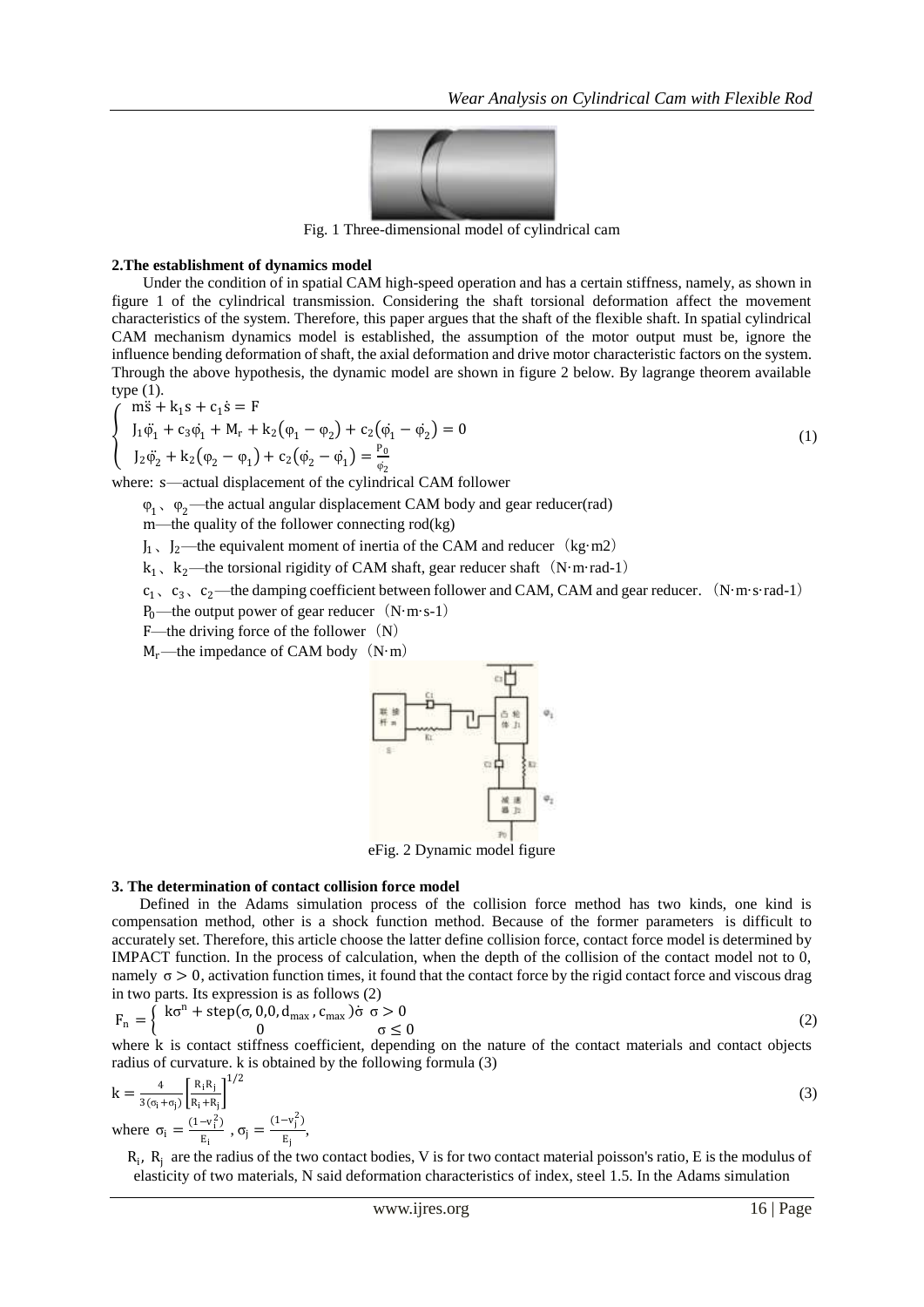movement, the Step function show the collision depth increases, formula (4) as folstep( $\sigma$ , 0,0,  $d_{\text{max}}$ ,  $c_{\text{max}}$ ) =

$$
\begin{cases}\n0 & \sigma \le 0 \\
c_{\max} \left(\frac{\sigma}{d_{\max}}\right)^2 \left(3 - \frac{2\sigma}{d_{\max}}\right) & 0 < \sigma < d_{\max} \\
c_{\max} & \sigma \ge d_{\max}\n\end{cases}
$$
\n(4)

where  $c_{\text{max}}$  is maximum damping coefficient, the general value is 0.1% of the stiffness coefficient k,  $d_{\text{max}}$  is the maximum contact depth, this value is 0.01 in this paper. STEP function is shown in the figure 3 below, it says wear from zero to maximum contact depth increasing process.



#### **4. Tangential friction model**

Generally, compared to the radius of curvature of the profile of CAM roller radius is very small. Roller moved in the CAM groove, considering of cylindrical CAM groove boundary friction, clearance contact feature uses the tangential friction model representation. In Adams software model, the tangential friction force use famous Coulomb friction model, the expression type (5) as follows[11].

$$
F_{\tau} = -\mu(v_{\tau})F_n \frac{v_{\tau}}{|v_{\tau}|}
$$
\n
$$
(5)
$$

where  $v_{\tau}$  is the relative tangential velocity,  $F_n$  is the normal contact force,  $\mu(v_{\tau})$  is the dynamic friction coefficient, associated with tangential sliding velocity, and can be determined by the following formula (6).

$$
\mu(v_{\tau}) = \begin{cases}\n- \mu_{d} \operatorname{sign}(v_{\tau}) & |v_{\tau}| > v_{d} \\
-\left\{ \mu_{d} + \left( \mu_{s} - \mu_{d} \right) \left( \frac{|v_{\tau}| - v_{s}}{v_{d} - v_{s}} \right)^{2} \left[ 3 - 2 \left( \frac{|v_{\tau}| - v_{s}}{v_{d} - v_{s}} \right) \right] \right\} & \operatorname{sign}(v_{\tau}) \ v_{s} \le v_{\tau} \le v_{d} \\
\mu_{s} - 2 \mu_{s} \left( \frac{v_{\tau} + v_{s}}{2v_{s}} \right)^{2} \left( 3 - \frac{v_{\tau} + v_{s}}{v_{s}} \right) & v_{\tau} < v_{s}\n\end{cases}
$$
\n(6)



Fig. 4 modified Coulomb friction model

#### **5. The flexibility for links of the mechanism**

When we think that the follower of cylinder cam is a flexible mechanism and model it with the solidworks software. The moving bar of cam couple is cylinder which diameter is 30mm. We creat flexible axis of follower through introduct 3-d model by Ansys software. Setting cam follower feature by Ansys software as following: Elastic Modulus  $1.7 \times 10^{11}$ pa, Poisson's ratio 0.3, Quality ratio 7800 kg/m<sup>3</sup>. Meshing this model use the Solid185 unit and displaying the first five orders of modal parameters natural frequencies, as this figure 5 showing. [Establishi](http://dict.cnki.net/dict_result.aspx?searchword=%e5%bb%ba%e7%ab%8b&tjType=sentence&style=&t=establish)ng [rigid-flexible coupling](http://dict.cnki.net/dict_result.aspx?searchword=%e5%88%9a%e6%9f%94%e8%80%a6%e5%90%88&tjType=sentence&style=&t=rigid-flexible+coupling) cylinder cam mechanism by introducing flexible bar through adams software, as the figure 6 showing.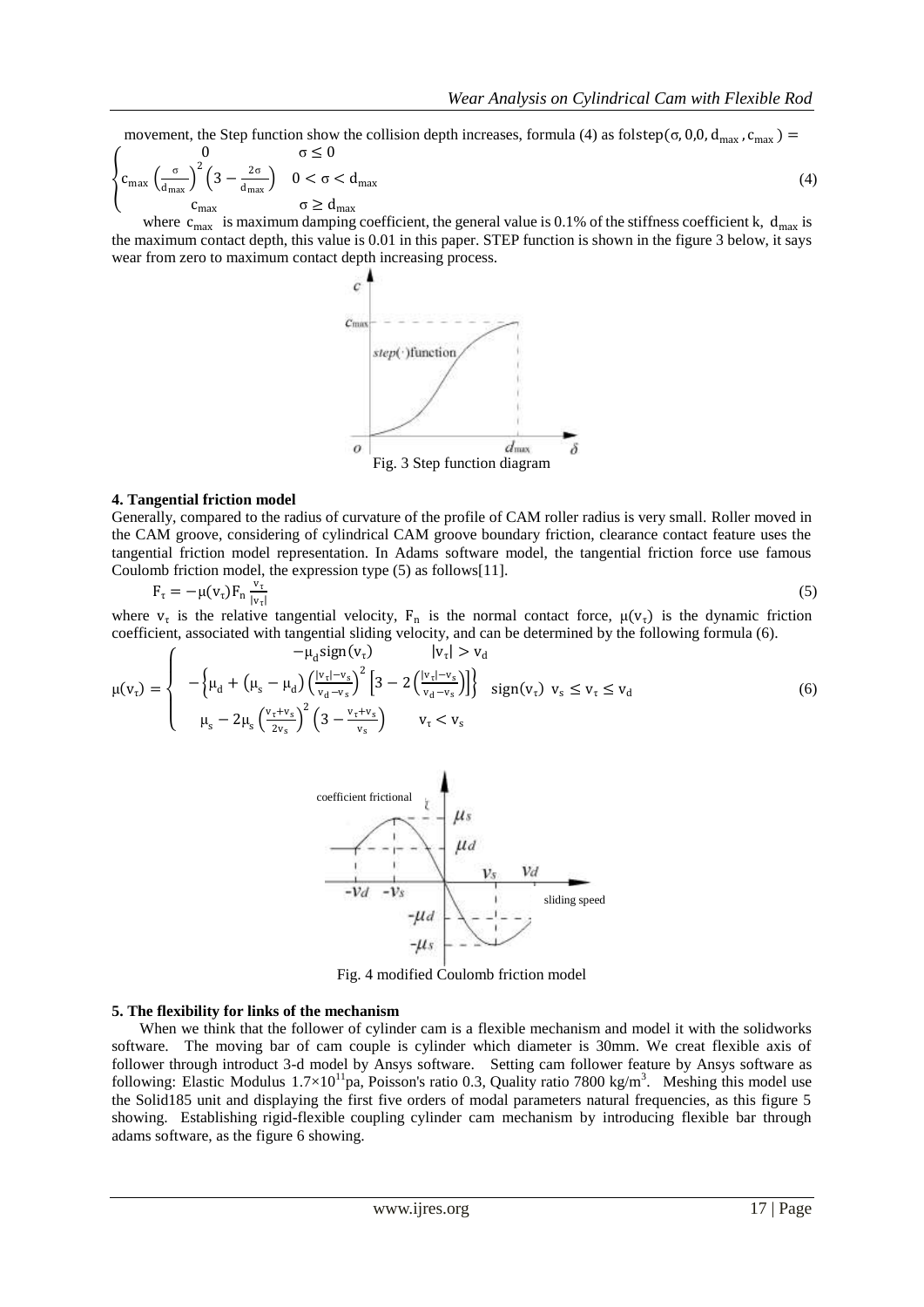

Fig. 6 Simulation figure of cylidrical cam

## **III. ESTABLISH WEAR MODEL**

We have many versions on the [principle](http://dict.cnki.net/dict_result.aspx?searchword=%e5%8e%9f%e7%90%86&tjType=sentence&style=&t=principle) and model of [adhesive wear,](javascript:showjdsw() many people like: Holm、Archard、 Bowden、Tabor、Bucly had researched on it. In this paper, we choose the wear model of Archard who expressed metal volume wear by usin[g yield stress](javascript:showjdsw() an[d slide distance](javascript:showjdsw() which many scholars have admitted it. The surface of solid is uneven, so it at least have three point contact even through under a small force. Incresing load, the contact area expands by two methods : enlarging the area of [original](http://dict.cnki.net/javascript:showjdsw() contact points and increasing the nunber of new contact points.

The expression of the wear model of Archard as following:

$$
W_v = \frac{\text{KLS}}{H}
$$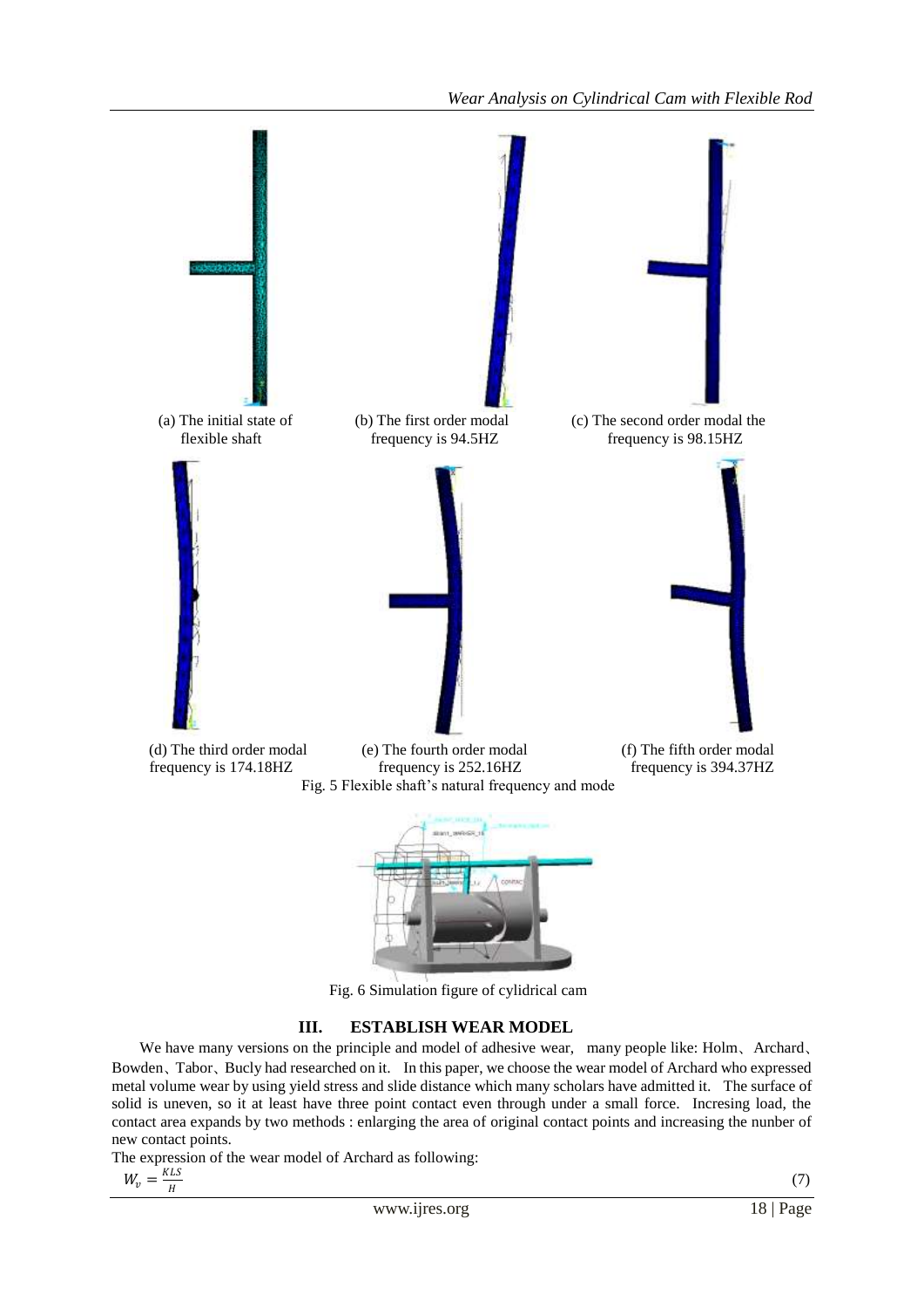There:  $W_v$  is metal wear volume; K is [adhesion](http://dict.cnki.net/dict_result.aspx?searchword=%e9%bb%8f%e7%9d%80&tjType=sentence&style=&t=adhesion) wea[r coefficient;](http://dict.cnki.net/dict_result.aspx?searchword=%e7%b3%bb%e6%95%b0&tjType=sentence&style=&t=coefficient) L i[s normal load;](http://dict.cnki.net/dict_result.aspx?searchword=%e6%b3%95%e5%90%91%e8%bd%bd%e8%8d%b7&tjType=sentence&style=&t=normal+load) S i[s slide distance;](javascript:showjdsw() H is [hardness](http://dict.cnki.net/dict_result.aspx?searchword=%e7%a1%ac%e5%ba%a6&tjType=sentence&style=&t=hardness) of soft materials.

We can get wear depth through type (7) divided with contact area and type (8) showing. 
$$
h = kps
$$
 (8)

There:  $k = K/H$  is linear wear [coefficient,](http://dict.cnki.net/dict_result.aspx?searchword=%e7%b3%bb%e6%95%b0&tjType=sentence&style=&t=coefficient) the [value](http://dict.cnki.net/dict_result.aspx?searchword=%e5%80%bc&tjType=sentence&style=&t=value) is  $5.05 \times 10^{-4}$ mm<sup>3</sup>/Nm. However, the contact point and form of [kinematic pair](http://dict.cnki.net/dict_result.aspx?searchword=%e8%bf%90%e5%8a%a8%e5%89%af&tjType=sentence&style=&t=kinematic+pair) are [constantly changing.](javascript:showjdsw() The contact load and slide distance of contact point [at different](http://dict.cnki.net/dict_result.aspx?searchword=%e5%9c%a8%e4%b8%8d%e5%90%8c%e6%97%b6%e5%88%bb&tjType=sentence&style=&t=at+different+time)  [time,](http://dict.cnki.net/dict_result.aspx?searchword=%e5%9c%a8%e4%b8%8d%e5%90%8c%e6%97%b6%e5%88%bb&tjType=sentence&style=&t=at+different+time) so change the type (8) as [differential form](http://dict.cnki.net/dict_result.aspx?searchword=%e5%be%ae%e5%88%86%e5%bd%a2%e5%bc%8f&tjType=sentence&style=&t=differential+form) like type (9):

$$
\frac{dh}{ds} = kp \tag{9}
$$

The actual calculation process using finite element method, considering the [movement distance](http://dict.cnki.net/dict_result.aspx?searchword=%e8%bf%90%e8%a1%8c%e8%b7%9d%e7%a6%bb&tjType=sentence&style=&t=moving+distance) of space cylindrical is Δs. During this time, we can think the contact form of cam are the same. So the [wear depth](http://dict.cnki.net/dict_result.aspx?searchword=%e7%a3%a8%e6%8d%9f%e6%b7%b1%e5%ba%a6&tjType=sentence&style=&t=wear+depth) can be [expressed](http://dict.cnki.net/dict_result.aspx?searchword=%e8%a1%a8%e7%a4%ba&tjType=sentence&style=&t=expressed) as following:

$$
h_i = k p_i \Delta s_i \tag{10}
$$

There:  $p_i$  is [contact stress,](http://dict.cnki.net/javascript:showjdsw()  $\Delta s_i$  [increment](http://dict.cnki.net/javascript:showjdsw() of [slide distance,](http://dict.cnki.net/javascript:showjdsw() as following:  $\Delta s_i = s_i - s_{i-1}$ .

Since the [research object](http://dict.cnki.net/dict_result.aspx?searchword=%e7%a0%94%e7%a9%b6%e5%af%b9%e8%b1%a1&tjType=sentence&style=&t=research+object) is a cylindrical cam mechanism, the contour lines generate by the cam groove, the sliding distance of the cam at each stage is different, so the calculation is diffrerence at each stage. This paper has a acceleration stage of cycloidal cam, intermediate stage of cycloidal motion, the deceleration phase of cycloid motion and the return period.

## **IV. THE RESULTS AND ANALYSIS OF SIMULATION**

#### **1. Kinematic analysis of flexible mechanism**

In order to get more accurate simulation results, setting the simulation parameters as table 1 :

| Table 1 The settings of simulation parameter |                      |
|----------------------------------------------|----------------------|
| parameters                                   | value                |
| elastic modulus $(E/pa)$                     | $2.1 \times 10^{11}$ |
| stiffness coefficient kn (N/mm)              | $2.55 \times 10^{7}$ |
| Speed of cam (rad/s)                         | 50                   |
| The max damping coefficient                  | 0.01                 |
| The max penetration depth.                   | 0.01                 |
| The length of the connecting rod (mm)        | 1000                 |
| The quality of link (kg)                     | 6.17                 |
| The quality of cam (kg)                      | 133.20               |
| The quality of floor (kg)                    | 6.84                 |
| poisson ratio                                | 0.29                 |

In this simulation, setting the parameters of this flexible mechanism like those as the rigid mechanism, we contrast the ideal rigid structure to analyze the dynamic characteristics, this purpose to obtain the characteristics of flexible mechanism that effect on the dynamic of cam mechanism. We ge[t curve](http://dict.cnki.net/javascript:showjdsw() picture like figure 7 by the way of selecting link centroid coordinates of cam follower in this simulation, the displacement curve of this rigid follower and the flexible follower are [basically identical.](http://dict.cnki.net/javascript:showjdsw() The driven member displacement amplification curves shown in figure 8. The two curves have a certain deviation that the maximum deviation is 5.62mm. We know that the displacement is least effected when the cam follower is flexible. The speed curve of this flexible follower exist large fluctuations , we can see it from figure 9, the rigid structure have large velocity fluctuations when the rigid bodies accelerate to a limit position as the cam follower have a greater collision groove wall, we obtain a smoother curves when the follower is a flexibility body. Enlarge the figure of follower velocity we can get the maximum deviation nearly 16mm / s. The speed curve of follower which we obtain also have some flexible fluctuations, as show in figure 10. Figure 11 is the acceleration of follower, when compare it with the rigid flexible follower ,the acceleration basically in a relatively smooth position only in several locations have a shock style jump and achieve maximum peak acceleration nearly  $5.45 \text{m/s}^2$ . Figure 12 is the contact collision picture of flexible follower , and acceleration curve of the flexible mechanism forces show the same characteristics, there are also consistent with the position of the pulse. In summary, under the same conditions to consider the dynamic characteristics of flexible link gap mechanism compare to the rigid institutional mechanism, the maximum deviation are the displacement and speed , the amplitude of acceleration [shock](http://dict.cnki.net/dict_result.aspx?searchword=%e9%9c%87%e8%8d%a1&tjType=sentence&style=&t=shock) and contact are reduce in same certain degree. In a movement cycle, when the cam follower move to a extreme position, creating a greater impact at this time for the direction change, while in other continuous areas, one end of the connecting rod and the cam groove to maintain continuous contact with the wall, its [dynamic characteristics](http://dict.cnki.net/javascript:showjdsw() structure largely tends to be ideal, therefore, flexible follower greatly reduces the severity of collision with the cam during this movement, so that the motion characteristics of mechanism are more reasonable.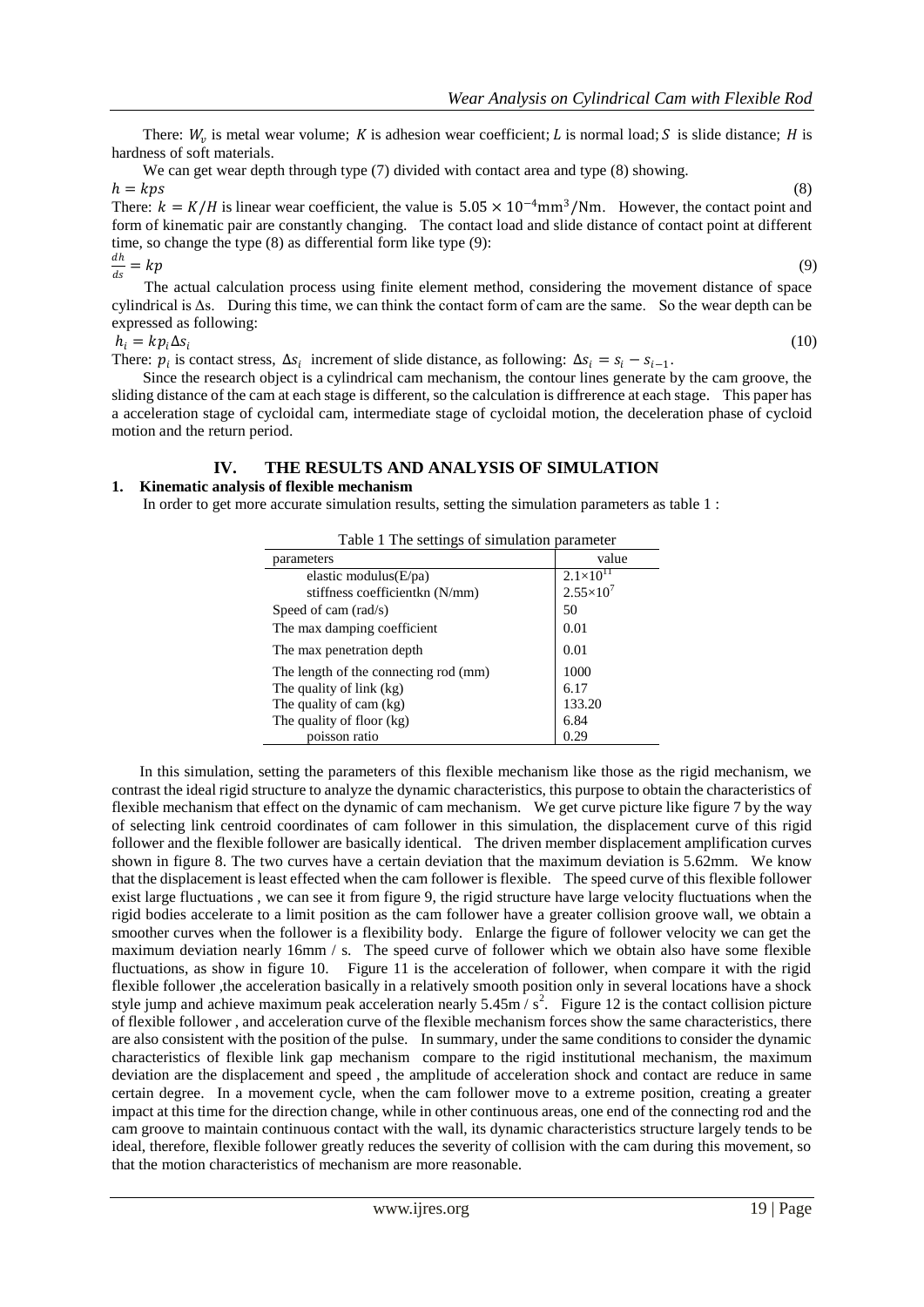

#### **2. The wear analysis of flexible mechanism**

When research the problem of cam wear, especially study the wear rate, we usually only consider the wear rate of the end contact face between the follower and cam, and this is an important factor to effect the cam utilization [in same great degree.](javascript:showjdsw() However, like the cylindrical cam and some parts which have [groove,](javascript:showjdsw() they are two [boundaries](http://dict.cnki.net/dict_result.aspx?searchword=%e8%be%b9%e7%95%8c&tjType=sentence&style=&t=boundaries) ,when they together with follower, it can creat [friction and wear](javascript:showjdsw() that is a mayor factor to effect cam [utilization ratio.](javascript:showjdsw() Screaming and vibration will occur and this phenonenon will be strengthen when mechanical is operation, this instability will be intensified when the part wear continuing, eventually, the component will fail.

To the high precision cam mechanism which dynamic characteristics can be effected by friction and wear. Compared with this cam that study in the paper, the edge of cam profile edge contact with the point and line of ejector pins are simple in the plane cam mechanism. In this paper, the most important feature of this spatial cylindrical cam mechanism is commutation in limit position, that is say when both ends of the cam follower reaches to the limit position, its moving direction would change, but due to the [existence](http://dict.cnki.net/dict_result.aspx?searchword=%e5%ad%98%e5%9c%a8&tjType=sentence&style=&t=existence) of the cam gap, this lead to the contact position change for the roller and the cam groove wall, so if we calculate the friction and wear flat of cam mechanism that is not accurate. Selecting a cycle cam movement to predict the wear of rigid and flexible bodies according to the law of Archard, that can be able to well analyze the cam mechanism. We can get the depth of wear of the cam roller as show in figue 13, when the cam follower are the rigid and flexible respectively. In the initial stage of the movement means have a greater impact, that leading to a sharp increase about the amount of wear, when the progress of the movement [exist,](http://dict.cnki.net/dict_result.aspx?searchword=%e5%ad%98%e5%9c%a8&tjType=sentence&style=&t=exist) cam contacting is stable that lead to collision force reduce. When considering follower of the flexible shaft, the movement trend of the two curves are the same, but when we considering most of the lever contact area is flexible, the dynamic wear greatly reduce and continuous contact state is more evidence, this phenomenon would reduce more than 40 percent compare to the station of rigid mechanism.



www.ijres.org 20 | Page